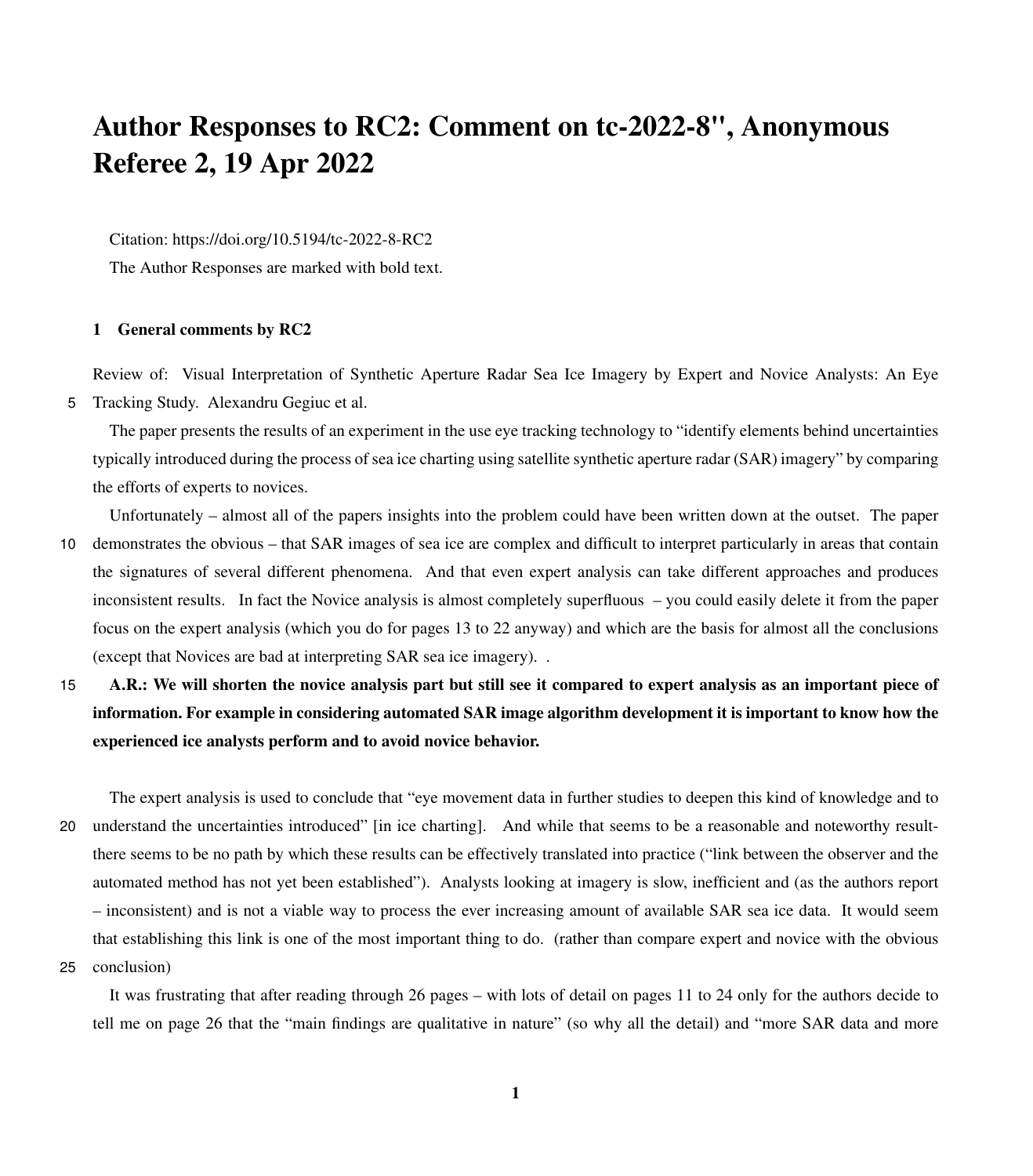ice analysts are needed for a comprehensive study". Really - it would have been nice to know all that up front (I would have skipped the details).

### 30 A.R.: We will improve the structure in the revised version and try to focus on the most relevant issues.

The paper in fact immediately raised a red flag when I discovered it relied on imagery from 2010 to 2012 – i.e. imagery 10 to 12 years old as its primary focus. The study area in the Baltic Sea has approximately 2000 passes from the Sentinel-1 spacecraft between 2014 and 2022. It is particularly odd to focus on old imagery given the references on page 3 to. . . "The 35 basis for the Baltic Sea ice charting at FIS is daily SAR mosaic. . . . The mosaic is updated once per day, typically in the morning, to include most recent available SAR" So why was RS2 and not S1 used for the study?

A.R.: It is not relevant which data sets are used. The RS-2 and S-1 C-band SAR imagery are very similar. For this study some images with different and interesting ice conditions were and easy access selected. They just happened to be older data. We do have a lot of SAR data but there were other reasons limiting the amount of data to be used (limited

- 40 time of ice analysts and the setup and maintenance of the eye tracking system during the experiments). This has also been a learning process for us and we hope that we'll be able to set up a more sophisticated eye tracking experiment connected to the actual ice charting process to collect more representative data sets. However, this will require significant additional resources (human resources and funding for hardware and salaries).
- 45 Please go back and decide what paper you want to write Novice v Expert SAR Ice Analysis (nothing to see here / expected results) or What Can the Eye Tracking of Experts Tell Us about How to Improve Sea Ice Charting (potentially really useful) – in particular please tie it to a potential way to quantify error in charting or improve ice classification. But certainly don't spend pages on details and then tell me at the end they don't matter. (and that you need a bigger study to get any useful answers)
- A.R.: The main idea is related to collecting information on how the ice analysis is performed by an experienced ice 50 analyst and to gain information to possibly improve ice charting and automated sea ice SAR analysis. We'll also try to improve the comparison between novices and experienced ice analyst to identify where the experienced analysts behave differently. This information is very valuable information for developing automated algorithms and also to be able to guide the novices to perform better.

#### 2 Specific comments by RC2:

#### 55 Specific Issues:

## A.R.: We will address the specific issues in the revised version of the manuscript.

Abstract: "We also show that the experts are able to correctly map large sea ice covered areas only by looking at the SAR images" I am not quite sure how they reached this conclusion give that the Balitc Sea is a rather small mostly enclosed marginal sea.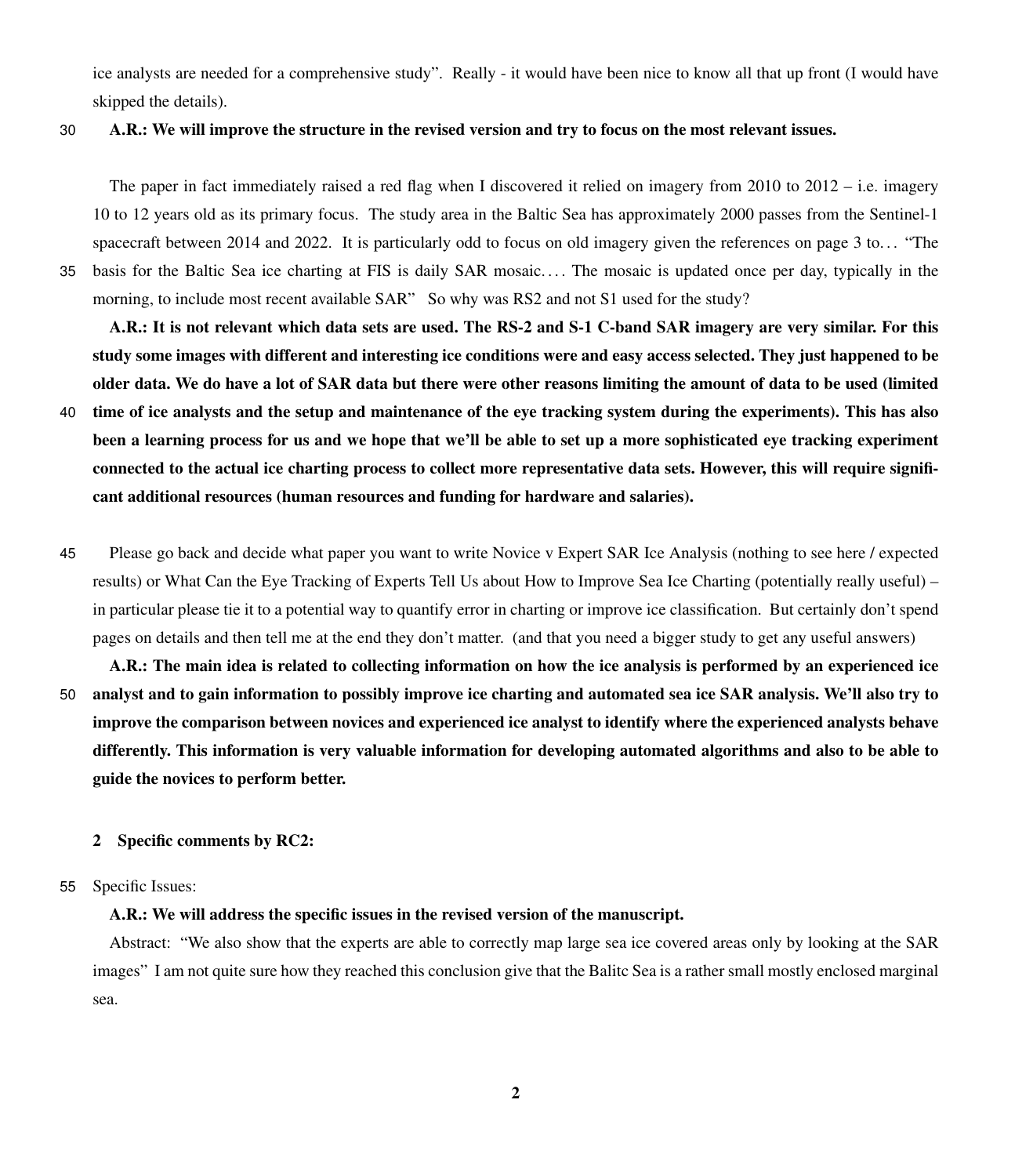60 Section 2.1 "We used five RADARSAT-2 (RS-2) ScanSAR Wide images covering different regions of Baltic sea across three different winter seasons". Why was it important to use 3 seasons – all imagery from February. The sea ice conditions might or might not be similar.. (or was that the point?)

"In FIS, the original SAR images are typically reduced in size for easier manipulation and saving disk space. This reduces the amount of detail available for analysis. The 100 m resolution of the SAR imagery used by the FIS analysts is lower than the

65 original resolution. Here we used the same down-scaled resolution for the RS-2 SAR images" This is one of those paragraphs that make me wonder if this paper has been sitting on a shelf for a decade and someone just dusted it off. Are the authors really having disk space limitation issues? A ScanSAr tiff is about 300 MB. They never specify the original resolution (its 50 m for ScanSAR – meaning at most you saved at most factor of 4 by moving to 100 m). What other preparation of the imagery were undertaken? Are they calibrated to produce Normalized Radar Cross Section so that the SAR signatures across years can be 70 properly inter-compared or was it just the digital number?

Section 2.2 "Two novices (N1 and N2) with little or no familiarity with classification of SAR sea ice imagery participated to the study" and Section 3.1 "We instructed the participants to look at the selected images and interpret the content verbally. . . .When looking at the SAR images, the participants had the task to describe their content freely by identifying sea ice types and features and classify them as they would in a typical ice charting routine"

75 So this would appear to be contradictory – The authors expected the Novices to verbally describe sea ice types and features – when they had "little or no familiarity with classification of SAR sea ice"

Section 3.1: "while the SAR images were opened and viewed with an image viewing program (Irfan View) which allowed users to freely change the scale or pan the viewed images." Why this program – were the participants familiar with it? Was the SAR imagery presented in isolation? I.E was there a map reference for location? Reference scale for NRCS gray scale 80 values or a map scale to indicate the size of the image and features?

Figure 3: Why are the land areas presented as both white and black. Is this display representative of how the images were displayed to the participants – without scales or map references?

Section 3.3 "We divided the gaze data into segments that correspond to the scanning phase and the analysis phase" Is this a standard practice when performing eye tracking work?

85 Section 3.3 "We computed the average dwell time, fixation duration mean, standard deviation, and fixation density (number of fixations per ice area)." Is this standard reporting metrics when performing eye tracking work? If so what kinds of information do these metrics convey?

Section 4. The title is Visual Interpretation of Synthetic Aperture Radar Sea Ice Imagery by Expert and Novice Analysts. Yet section 4 is devoted to the experts and there appears to be no corresponding section for the Novices. As stated above – the

90 authors could delete the Novice analysis entirely and not lose much)

Section 4.1 "The first difference between experts (E) and novices (N) was noticed right away, based on their reactions when they were shown the first SAR image." ... and the first difference is associated with.......? They never explicitly call out a second (subsequent) difference..